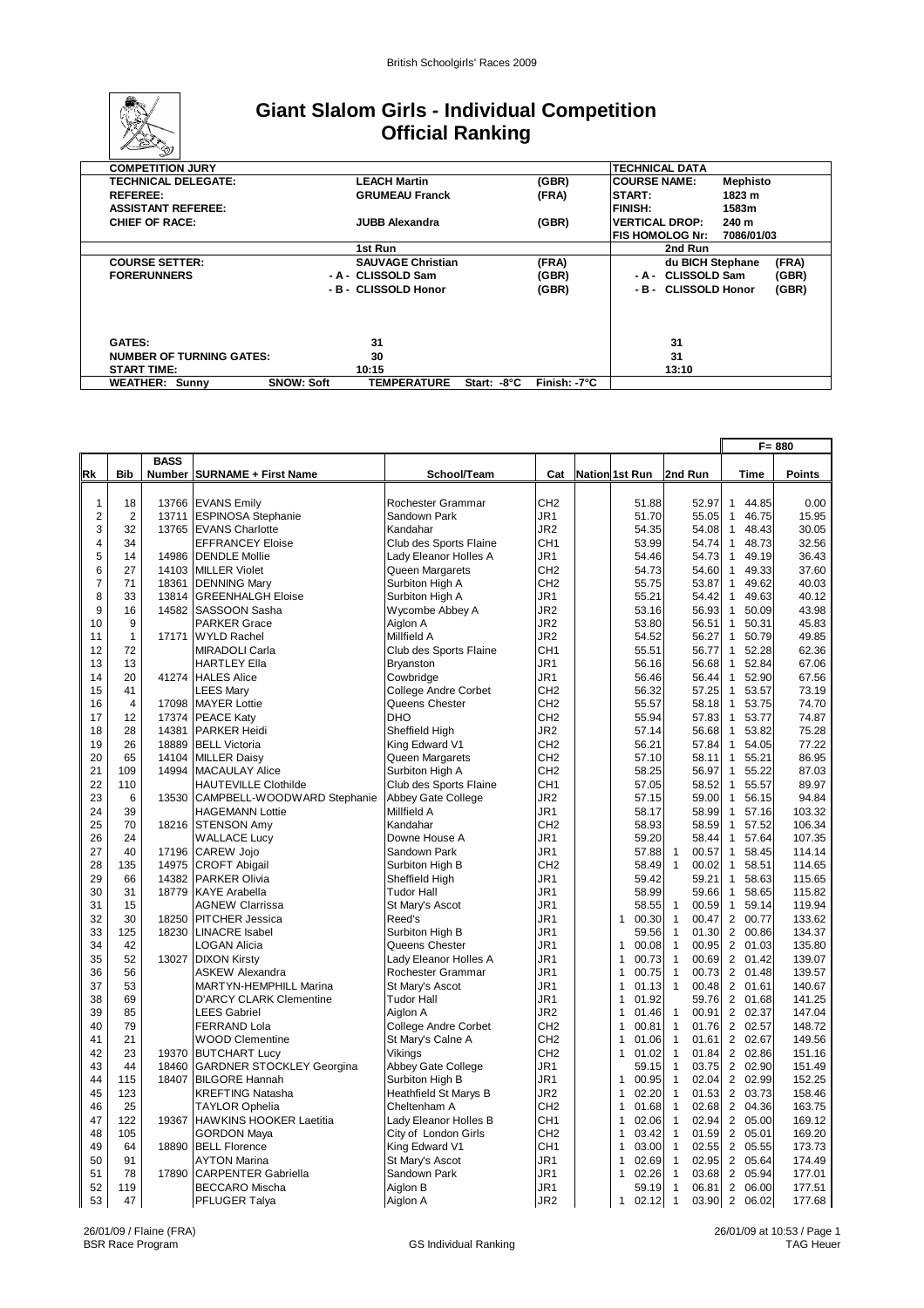| British Schoolgirls' Races 2009 |  |
|---------------------------------|--|
|---------------------------------|--|

|            |                      | <b>BASS</b> |                                                   |                                           |                                    |                                                |                                                  |                                                    |                    |
|------------|----------------------|-------------|---------------------------------------------------|-------------------------------------------|------------------------------------|------------------------------------------------|--------------------------------------------------|----------------------------------------------------|--------------------|
| Rk         | Bib                  |             | Number SURNAME + First Name                       | School/Team                               | Cat                                | Nation 1st Run                                 | 2nd Run                                          | Time                                               | Points             |
| 54         | 22                   |             | <b>ADAMS Lucinda</b>                              | Sherborne                                 | CH <sub>2</sub>                    | 03.46<br>1                                     | $\mathbf{1}$<br>02.77                            | 2 06.23                                            | 179.44             |
| 55         | 29                   | 19304       | <b>WINGROVE Katie</b>                             | City of London Girls                      | JR1                                | $\mathbf{1}$<br>03.30                          | 03.83<br>1                                       | 2 07.13                                            | 186.99             |
| 56<br>57   | 104<br>58            | 41452       | 17007 YARDLEY Imogen<br>WILLIAMS Sarah            | Sheffield High<br>Cowbridge               | JR1<br>CH <sub>2</sub>             | 1<br>04.40<br>03.92<br>$\mathbf{1}$            | $\mathbf{1}$<br>02.84<br>$\mathbf{1}$<br>04.31   | 2 07.24<br>2 08.23                                 | 187.92<br>196.23   |
| 58         | 116                  |             | DAVIE Samantha                                    | Wycombe Abbey B                           | JR2                                | 1<br>03.76                                     | 05.06<br>$\mathbf{1}$                            | 2 08.82                                            | 201.18             |
| 59         | 8                    |             | <b>WRIGHT Annabel</b>                             | Heathfield St Marys A                     | CH <sub>1</sub>                    | 04.37<br>1                                     | $\mathbf{1}$<br>04.55                            | $\overline{2}$<br>08.92                            | 202.02             |
| 60         | 130                  |             | <b>ROBINSON Isabella</b>                          | Cheltenham B                              | CH <sub>2</sub>                    | $\mathbf{1}$<br>05.35                          | 04.41<br>1                                       | $\overline{2}$<br>09.76                            | 209.07             |
| 61<br>62   | 98<br>$\overline{7}$ |             | <b>PALMER Rosalie</b><br><b>BELL Milla</b>        | Sherborne<br>Kings College Taunton        | CH <sub>2</sub><br>JR1             | 05.56<br>$\mathbf{1}$<br>1<br>04.30            | $\mathbf{1}$<br>04.51<br>1<br>05.88              | $\overline{2}$<br>10.07<br>$\overline{2}$<br>10.18 | 211.67<br>212.59   |
| 63         | 97                   |             | <b>THOMPSON Hannah</b>                            | St Mary's Calne A                         | JR1                                | 1<br>06.66                                     | $\mathbf{1}$<br>04.19                            | 2 10.85                                            | 218.22             |
| 64         | 111                  |             | <b>BOTHMAN Olivia</b>                             | Francis Holland                           | CH <sub>2</sub>                    | 1<br>05.90                                     | $\mathbf{1}$<br>05.01                            | 2 10.91                                            | 218.72             |
| 65         | 82                   | 19399       | <b>CALDWELL Sophie</b>                            | Abbey Gate College                        | CH <sub>1</sub>                    | $\mathbf{1}$<br>04.20                          | $\mathbf{1}$<br>07.04                            | 2 11.24                                            | 221.49             |
| 66<br>67   | 89<br>124            |             | RICHARDSON Rhian<br><b>MOORE Annabel</b>          | Bryanston<br>Millfield B                  | JR1<br>JR1                         | 04.63<br>1<br>1<br>04.72                       | $\mathbf{1}$<br>06.94<br>$\mathbf{1}$<br>07.44   | 2 11.57<br>2 12.16                                 | 224.26<br>229.21   |
| 68         | 67                   | 19305       | <b>WINGROVE Emily</b>                             | City of London Girls                      | JR1                                | 08.42<br>1                                     | $\mathbf{1}$<br>04.80                            | 2<br>13.22                                         | 238.11             |
| 69         | 108                  |             | <b>REDGRAVE Nathalie</b>                          | Kandahar                                  | JR <sub>2</sub>                    | 1<br>05.81                                     | 1<br>07.99                                       | 2 13.80                                            | 242.98             |
| 70         | 19                   |             | <b>VELLACOTT Georgia</b>                          | Godstowe A                                | CH <sub>2</sub>                    | $\mathbf{1}$<br>06.95                          | $\mathbf{1}$<br>07.30                            | $\overline{2}$<br>14.25                            | 246.75             |
| 71         | 144                  |             | <b>BODEN</b> Georgina                             | Millfield B                               | CH <sub>2</sub>                    | 1<br>07.75<br>$\mathbf{1}$                     | 1<br>06.59<br>$\mathbf{1}$                       | 2 14.34<br>2 14.71                                 | 247.51             |
| 72<br>73   | 133<br>126           |             | PATRIKIOS Andrea<br><b>CHANDRIS Isabella</b>      | Heathfield St Marys B<br>Wycombe Abbey B  | CH <sub>2</sub><br>JR1             | 07.36<br>07.31<br>1                            | 07.35<br>$\mathbf{1}$<br>07.43                   | $\overline{2}$<br>14.74                            | 250.61<br>250.87   |
| 74         | 61                   | 17323       | <b>YEUNG</b> Isabelle                             | Vikings                                   | CH <sub>2</sub>                    | $\mathbf{1}$<br>09.30                          | $\mathbf{1}$<br>07.12                            | 2 16.42                                            | 264.97             |
| 75         | 100                  |             | <b>LUKIE Lucy</b>                                 | Downe House A                             | CH <sub>2</sub>                    | 09.06<br>1                                     | $\mathbf{1}$<br>08.00                            | $\overline{2}$<br>17.06                            | 270.34             |
| 76         | 96                   |             | <b>ALLMAN Megan</b>                               | Cowbridge                                 | JR1                                | 15.03<br>1                                     | 03.26<br>$\mathbf{1}$                            | 2 18.29                                            | 280.66             |
| 77<br>78   | 74<br>95             |             | <b>HARDY</b> Izabella<br><b>VELLACOTT Rosanna</b> | <b>St Swithuns</b><br>Godstowe A          | CH <sub>2</sub><br>CH <sub>2</sub> | 07.93<br>1<br>09.03<br>$\mathbf{1}$            | $\mathbf{1}$<br>11.03<br>10.18<br>1              | $\overline{2}$<br>18.96<br>$\overline{2}$<br>19.21 | 286.28<br>288.38   |
| 79         | 107                  |             | SIMPSON Matilda                                   | <b>Tudor Hall</b>                         | JR1                                | $\mathbf{1}$<br>10.52                          | $\mathbf{1}$<br>08.70                            | $\overline{2}$<br>19.22                            | 288.47             |
| 80         | 140                  |             | <b>CLARK Amabel</b>                               | Cheltenham B                              | JR1                                | 1<br>10.60                                     | 1<br>10.34                                       | 2 20.94                                            | 302.90             |
| 81         | 77                   |             | <b>SUMNER Harriett</b>                            | Millfield A                               | CH <sub>2</sub>                    | $\mathbf{1}$<br>08.39                          | 13.02<br>1                                       | 2 21.41                                            | 306.85             |
| 82<br>83   | 43<br>36             |             | <b>HOBBY Charlotte</b><br>RADKIEWICZ Alexia       | St Gabriel's School<br><b>St Swithuns</b> | CH <sub>2</sub><br>CH <sub>1</sub> | 09.92<br>$\mathbf{1}$<br>$\mathbf{1}$<br>13.74 | $\mathbf{1}$<br>11.66<br>08.06<br>$\mathbf{1}$   | 2 21.58<br>2 21.80                                 | 308.27<br>310.12   |
| 84         | 90                   |             | <b>JACKSON Lucy</b>                               | Lady Eleanor Holles A                     | CH <sub>2</sub>                    | 13.66<br>1                                     | 08.50<br>1                                       | 2 22.16                                            | 313.14             |
| 85         | 120                  |             | <b>AUSTERBERRY Camilla</b>                        | Cheltenham B                              | JR2                                | $\mathbf{1}$<br>10.48                          | 11.80<br>$\mathbf{1}$                            | 2 22.28                                            | 314.15             |
| 86         | 102                  |             | <b>GASIOREK Lidia</b>                             | King Edward V1                            | CH <sub>2</sub>                    | 12.91<br>$\mathbf{1}$                          | 1<br>10.25                                       | $\overline{2}$<br>23.16                            | 321.53             |
| 87         | 63                   |             | <b>WALKER Rebecca</b>                             | Cheltenham A                              | JR1                                | 1<br>05.95                                     | 1<br>17.49                                       | 2 23.44                                            | 323.88             |
| 88<br>89   | 51<br>62             |             | <b>DYMOND Jess</b><br><b>SOLA Elizabeth</b>       | Bryanston<br>Downe House A                | JR2<br>JR1                         | 1<br>13.08<br>1<br>13.78                       | 1<br>10.79<br>1<br>10.14                         | 2 23.87<br>2 23.92                                 | 327.49<br>327.91   |
| 90         | 83                   |             | <b>BELL Hollie</b>                                | Kings College Taunton                     | JR1                                | $\mathbf{1}$<br>11.70                          | 12.46<br>1                                       | 2 24.16                                            | 329.93             |
| 91         | 5                    |             | <b>DAVIES Alice</b>                               | St Gabriel's School                       | JR1                                | 13.15<br>1                                     | 11.13<br>1                                       | 2 24.28                                            | 330.93             |
| 92         | 106                  |             | POWELL Nicola                                     | Reed's                                    | JR2                                | $\mathbf{1}$<br>13.34                          | 1<br>11.13                                       | 2 24.47                                            | 332.53             |
| 93<br>94   | 49<br>57             |             | <b>COATES Amy</b><br><b>ASHWORTH Charlotte</b>    | Henley College<br>Godstowe A              | JR <sub>2</sub><br>CH <sub>1</sub> | 14.06<br>1<br>$\mathbf{1}$<br>16.59            | $\mathbf{1}$<br>12.01<br>10.95<br>1              | $\overline{2}$<br>26.07<br>2 27.54                 | 345.96<br>358.29   |
| 95         | 142                  |             | <b>COLLET Agnes</b>                               | Lady Eleanor Holles B                     | CH <sub>2</sub>                    | $\mathbf{1}$<br>13.74                          | $\mathbf{1}$<br>14.35                            | $\overline{2}$<br>28.09                            | 362.91             |
| 96         | 143                  |             | <b>CENIGA Carmen</b>                              | Heathfield St Marys B                     | CH <sub>2</sub>                    | $\mathbf{1}$<br>14.31                          | 14.02<br>1                                       | 2 28.33                                            | 364.93             |
| 97         | 80                   |             | <b>LOGAN Hattie</b>                               | Queens Chester                            | CH <sub>1</sub>                    | $\mathbf{1}$<br>13.53                          | 1<br>14.88                                       | $\overline{2}$<br>28.41                            | 365.60             |
| 98<br>99   | 17<br>101            |             | <b>MURPHY Abigail</b><br>PARAYRE Daphne           | Woldingham<br>Cheltenham A                | CH <sub>2</sub><br>JR1             | 14.83<br>1<br>$\mathbf{1}$<br>24.48            | 1<br>13.89<br>1<br>04.61                         | 2 28.72<br>2 29.09                                 | 368.20<br>371.30   |
| 100        | 35                   |             | LANGMUIR, Mo                                      | Francis Holland                           | CH <sub>2</sub>                    | 17.00<br>1                                     | 1<br>13.20                                       | 2 30.20                                            | 380.62             |
| 101        | 81                   |             | PERROTT Camilla                                   | St Gabriel's School                       | JR1                                | 17.17<br>1                                     | 15.05<br>1                                       | 2 32.22                                            | 397.57             |
| 102        | 11                   |             | ELLIOTT Laura                                     | Henley College                            | JR <sub>2</sub>                    | 15.76                                          | 16.52<br>1                                       | $\overline{c}$<br>32.28                            | 398.08             |
| 103<br>104 | 76<br>45             |             | OPZOOMER Alyssa<br><b>BELL Tara</b>               | Wellington<br>Kings College Taunton       | CH <sub>2</sub><br>CH <sub>1</sub> | 1<br>15.84<br>1<br>19.21                       | 16.67<br>1<br>14.39<br>1                         | 2 32.51<br>2 33.60                                 | 400.01<br>409.16   |
| 105        | 48                   |             | <b>BRERETON Evie</b>                              | Snowsports                                | CH <sub>1</sub>                    | 16.49<br>1                                     | 19.50<br>1                                       | 2 35.99                                            | 429.22             |
| 106        | 134                  |             | <b>HEPWORTH Peli</b>                              | Millfield B                               | JR1                                | 1<br>17.43                                     | $\mathbf{1}$<br>20.67                            | 2 38.10                                            | 446.92             |
| 107        | 87                   |             | <b>BARRETT Molly</b>                              | <b>Henley College</b>                     | JR1                                | 1<br>22.21                                     | 16.07<br>1                                       | $\overline{2}$<br>38.28                            | 448.43             |
| 108        | 86<br>37             |             | <b>BRADSHAW Sophie</b>                            | Snowsports                                | CH <sub>1</sub>                    | 1<br>19.93                                     | 18.68<br>1<br>16.99<br>1                         | 2 38.61                                            | 451.20<br>462.87   |
| 109<br>110 | 103                  |             | ST PIER Tatania<br><b>BAKER Emily</b>             | <b>Barrow Hills</b><br>Queen Margarets    | CH <sub>1</sub><br>CH <sub>1</sub> | 23.01<br>1<br>1<br>21.83                       | 19.17<br>1                                       | 2 40.00<br>2 41.00                                 | 471.26             |
| 111        | 60                   |             | <b>LANGHAM Sophie</b>                             | Sherborne                                 | CH <sub>2</sub>                    | 21.21<br>1                                     | 20.23<br>1                                       | $\overline{2}$<br>41.44                            | 474.96             |
| 112        | 73                   |             | <b>MISHON Alyssa</b>                              | <b>Francis Holland</b>                    | CH <sub>2</sub>                    | 1<br>27.07                                     | 19.30<br>1                                       | 2 46.37                                            | 516.33             |
| 113        | 131                  |             | <b>CRIPPS Jolie</b>                               | St Mary's Calne B                         | JR1                                | 1<br>31.64                                     | 1<br>22.71                                       | 2 54.35                                            | 583.31             |
| 114<br>115 | 117<br>136           |             | RYAN Kayleigh<br>PARAYRE Salome                   | Godstowe B<br>Wycombe Abbey B             | CH <sub>1</sub><br>JR1             | 1<br>25.67<br>1<br>46.86                       | 28.79<br>1<br>$\mathbf{1}$<br>09.68              | 2 54.46<br>2 56.54                                 | 584.23<br>601.69   |
| 116        | 75                   |             | <b>TIDY Claudia</b>                               | <b>Barrow Hills</b>                       | CH1                                | 33.57<br>1                                     | 1<br>32.14                                       | 05.71<br>3                                         | 678.65             |
| 117        | 128                  |             | <b>WYATT Charlotte</b>                            | Downe House B                             | JR1                                | 1<br>30.64                                     | 35.53<br>$\mathbf{1}$                            | 3 06.17                                            | 682.51             |
| 118        | 118                  |             | <b>GALBRAITH Elizabeth</b>                        | Downe House B                             | CH <sub>2</sub>                    | 43.35<br>1                                     | 41.54<br>1                                       | 3<br>24.89                                         | 839.63             |
| 119<br>120 | 54<br>138            | 19376       | <b>MAYNARD Lucy</b><br><b>ARMITAGE Georgia</b>    | Wycombe Abbey A<br>Downe House B          | CH <sub>2</sub><br>CH <sub>2</sub> | 1<br>00.27<br>$\overline{\mathbf{c}}$<br>05.40 | $\overline{2}$<br>48.17<br>$\mathbf{1}$<br>46.39 | 3 48.44<br>3<br>51.79                              | 1037.28<br>1065.40 |
| 121        | 113                  |             | <b>BRIDGEN Saskia</b>                             | <b>Barrow Hills</b>                       | CH1                                | $\overline{2}$<br>40.25                        | $\overline{2}$<br>19.00                          | 4 59.25                                            | 1631.59            |
|            |                      |             |                                                   |                                           |                                    |                                                |                                                  |                                                    |                    |

## **DID NOT START 1ST RUN**

| 55                            | <b>MORTON Lauren</b>      | Woldingham                  | JR <sub>2</sub> |
|-------------------------------|---------------------------|-----------------------------|-----------------|
| 93                            | <b>NEILSON Katherine</b>  | Woldingham                  | JR1             |
| 94                            | <b>QURESHI Raeesa</b>     | Rochester Grammar           | JR1             |
| 141                           | DYKSTR-MCCARTHY Elizabeth | St Mary's Calne B           | JR1             |
| <b>DID NOT FINISH 1ST RUN</b> |                           |                             |                 |
|                               | <b>LEES Rosamund</b>      | <b>College Andre Corbet</b> | CH <sub>2</sub> |

| 88 | 18812 JOHNSTON Pamela | DHO             | CH <sub>2</sub> |
|----|-----------------------|-----------------|-----------------|
|    | 17377 SMITH Harriet   | Wycombe Abbey A | JR2             |

26/01/09 / Flaine (FRA) BSR Race Program GS Individual Ranking